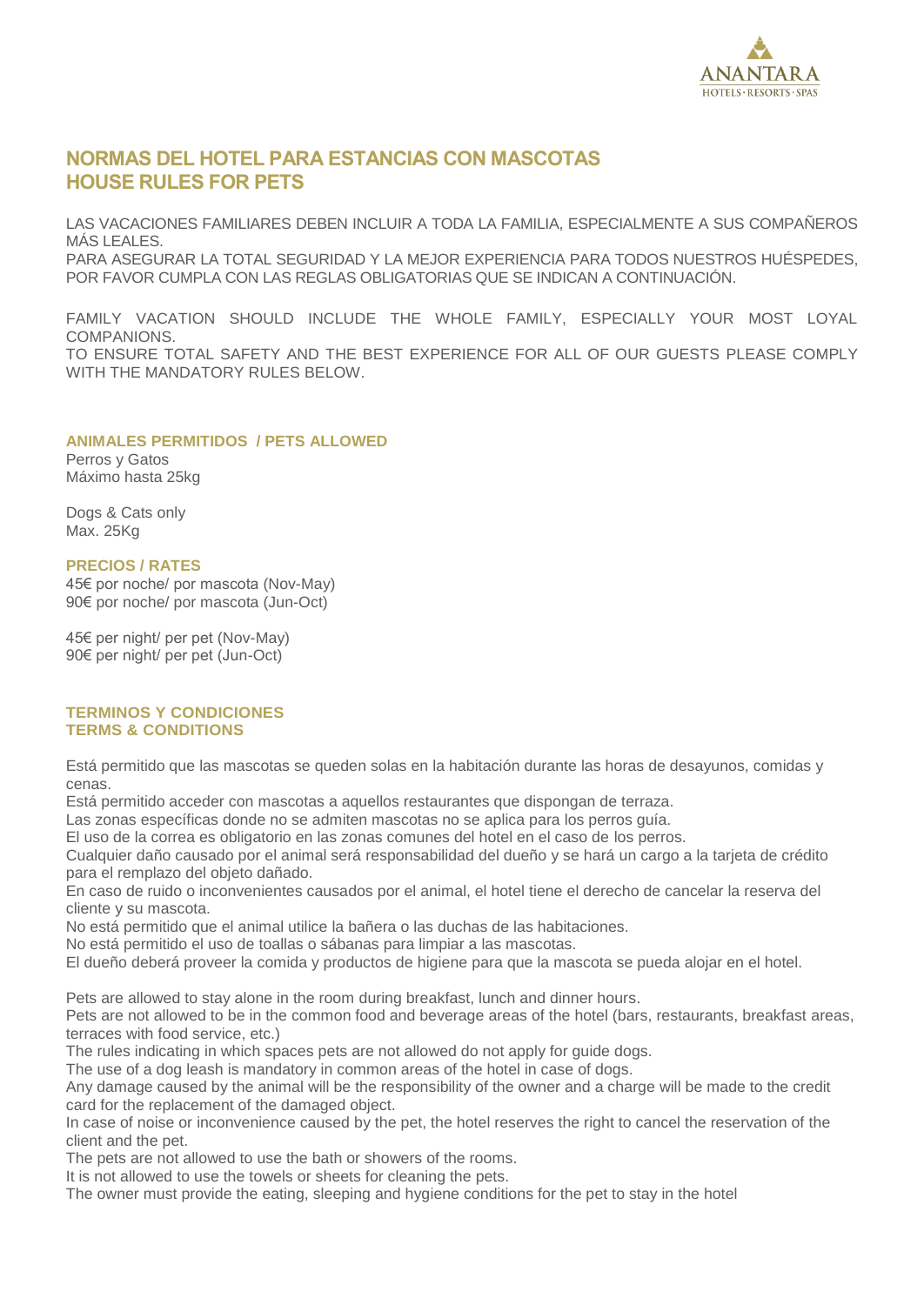

# **PRINCIPALES REGULACIONES SOBRE PERROS EN ÁREAS PÚBLICAS MAIN LOCAL REGULATIONS ABOUT DOGS IN PUBLIC AREAS**

Mantenga a su perro con correa | En zonas peatonales y en calles bastante transitadas como también edificios públicos o en transporte público; los perros deberán estar amarrados con correa y no más larga de 1 metro. Se requiere el uso del bozal para aquellas razas denominadas como peligrosas. En parques públicos y bosques, la correa podrá tener una longitud de hasta 2 metros. Lo mencionado previamente no se aplica para espacios designados para perros. En estas áreas, los perros no necesitan llevar un bozal tampoco.

Áreas prohibidas para perros | Algunos parques públicos, todos los parques infantiles y algunos edificios públicos (por ejemplo: atracciones turísticas, museos, conciertos e iglesias) y tiendas y restaurantes normalmente prohíben perros. Antes de visitar espacios públicos, le rogamos que consulten su respectiva página web o consulten con los servicios de información turística locales.

Limpieza de las heces de los perros | Los dueños están obligados por ley a recoger las heces de sus perros y deshacerse de ellas en papeleras públicas. Si no se hace como tal, puede ser penalizado con una multa.

Perros en transporte público | Los perros deberán llevarse con correa en trenes, buses y tranvías como en autobuses y estaciones de tren. Le rogamos que consulte la web de las compañías de transporte para tener en cuenta otras políticas específicas como multas aplicables.

Keep your dog on a leash | In pedestrian zones and on streets with heavy pedestrian traffic as well as in public buildings or on public transport, dogs must be kept on a leash no longer than 1 metre. Dangerous breeds are required to wear a muzzle. In public parks and woodland, the leash may be up to 2 metres long. The above does not apply for designated dog exercise areas. In such areas, dogs do not need to wear a muzzle either.

Prohibited areas to dogs | Some public parks, all playgrounds and some public buildings (e.g. some tourist attractions, museums, concert venues and churches) and shops and restaurants generally prohibit dogs. Before visiting a public place, please check their respective website or consult the local Tourism Information Services. Removal of dog faeces | Dog owners are obliged by law to pick up their dogs' faeces and dispose of it in a public litter bin. Failure to do so may incur a penalty fee.

Dogs on public transportation | Dogs must be kept leashed in trains, buses and trams as well as at bus, tram and railway stations. Please consult the website of the transportation companies to be aware of the specific policies and fees applicable.

#### **HEALTH & WELLNESS**

#### Hospital veterinario más cercano / Closest Veterinarian Hospital

#### **Animalogic**

Situado en Avenida del Prado s/n, Urbanización Fuente Aloha, 3, 29660 Marbella. Distancia en coche desde el hotel: 15 minutos. Located on Avenida del Prado s/n, Urbanización Fuente Aloha, 3, 29660 Marbella.Driving distance from the hotel: 15 minutes.

Animalogic.es +34 951506863

#### Tienda de animales más cercana / Closest Pet Shop

#### **ANIMAX**

Situado en la calle Montemayor 8, 29688 cancelada. Distancia andando desde el hotel: 25 minutos. (7 minutos en coche)

Located on street Montemayor 8, 29688 cancelada. Walking distance from the hotel: 25 minutes. (driving 7 minutes)

Teléfono de contacto: +34 626973737 / Telephone number. +34 626973737

# **MASCOTA PLANET**

Situado en Av. Pablo Ruiz Picasso, edif Maestranza local 1, 29670 San Pedro Alcántara. Distancia en coche desde el hotel: 15 minutos.